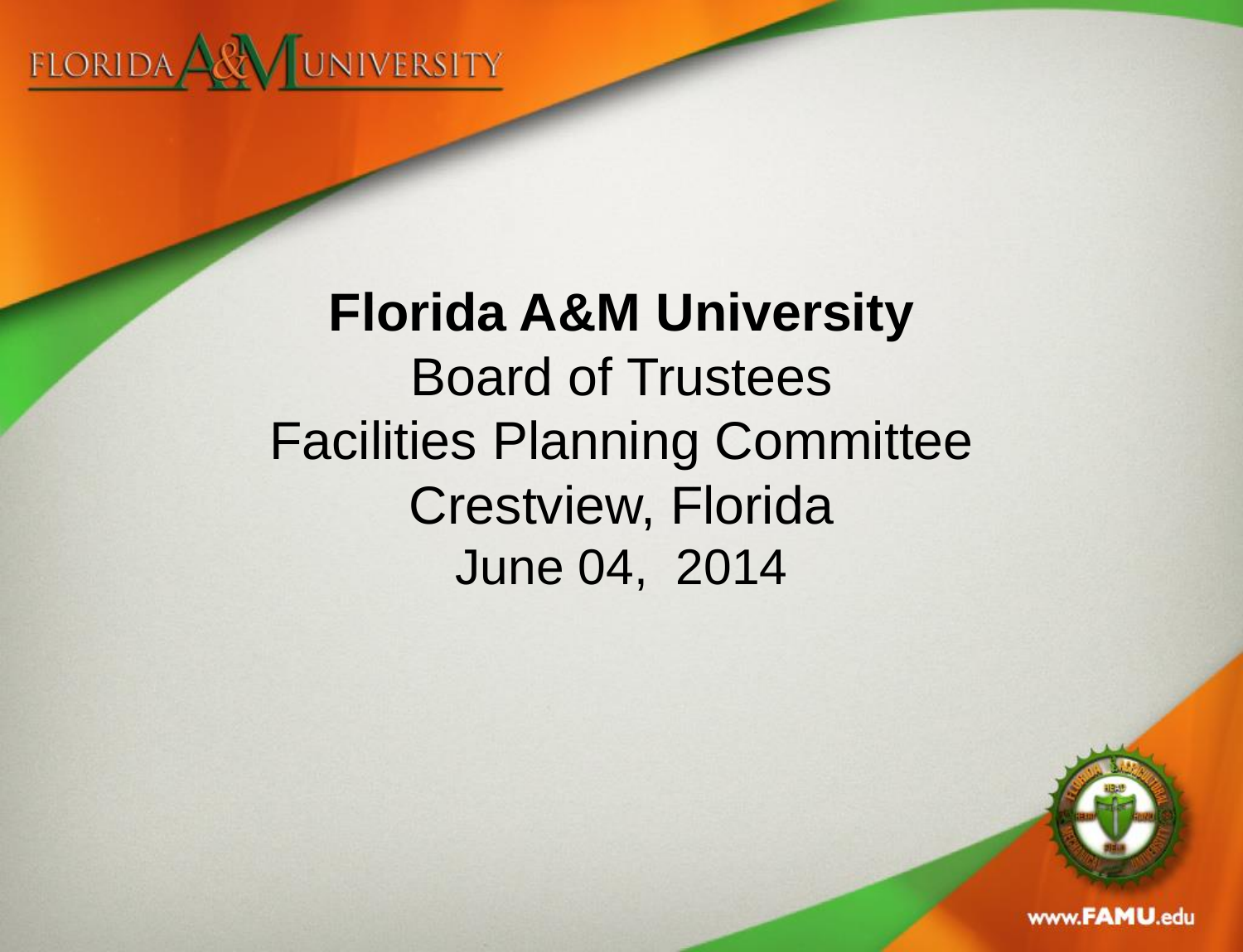

## **Facilities Planning Committee**

- I. Call to Order
- II. Approval of Minutes March 5, 2014

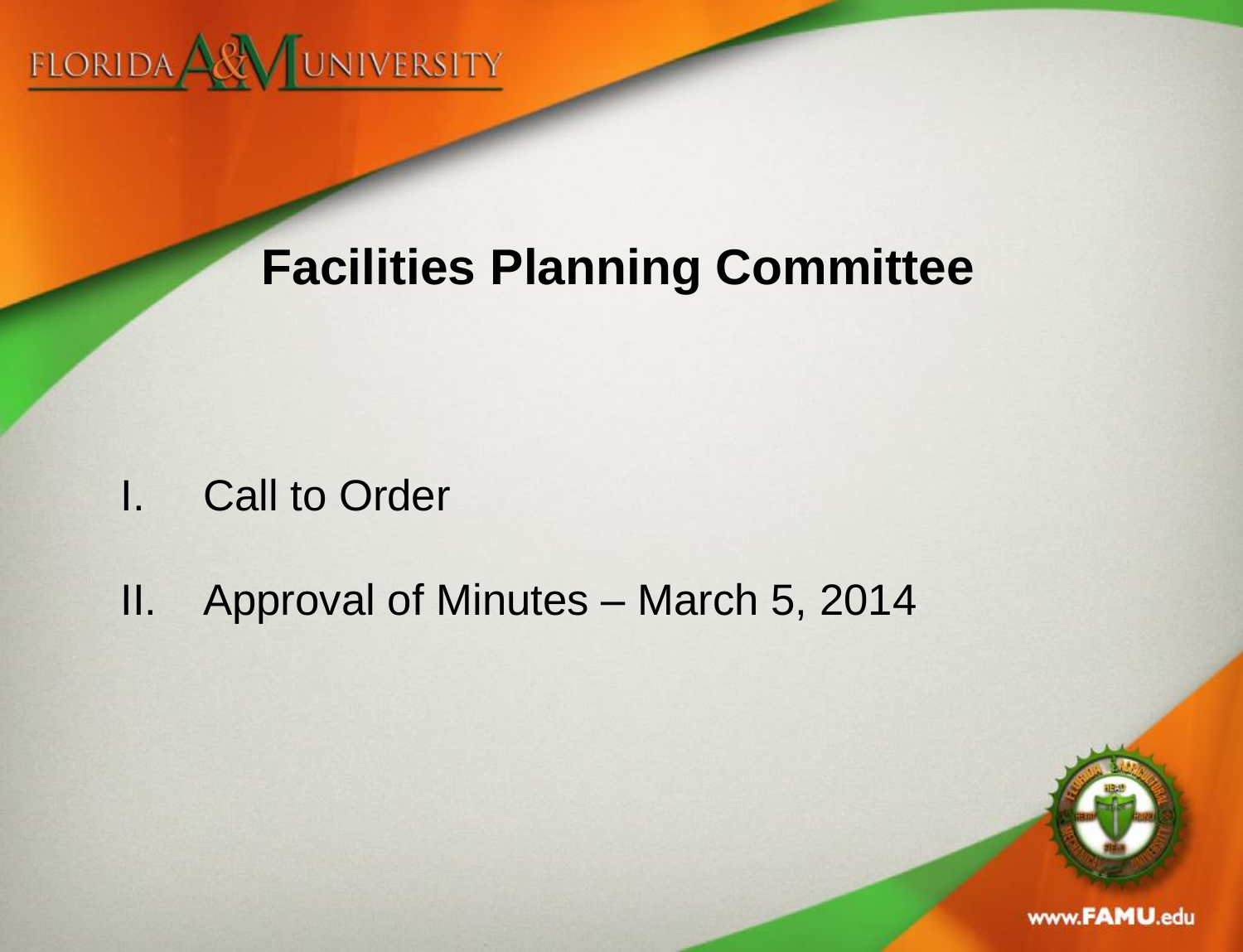

### **III. Approval of Five-year Capital Improvement Plan and 2015-16 Fixed Capital Outlay Legislative Budget Request**

### **Top Five Projects**

#### **PROPOSED PECO-ELIGIBLE PROJECT REQUESTS** (IN MILLIONS)

| <b>Priority</b><br>No. | <b>Project Title</b>                                     | 2015-16<br>Year 1   | 2016-17<br>Year 2 | 2017-18<br>Year <sub>3</sub> | 2018-19<br>Year 4 | 2019-20<br>Year 5 |
|------------------------|----------------------------------------------------------|---------------------|-------------------|------------------------------|-------------------|-------------------|
| 1.                     | UTILITIES/INFRASTRUCTURE<br><b>CAPITAL RENEWAL/ROOFS</b> | \$10,800,000        | \$8,000,000       | \$8,000,000                  | \$8,000,000       | \$0               |
| 2.                     | <b>PHARMACY BUILDING PHASE II</b>                        | \$1,600,000         | \$0               | \$0                          | \$0               | \$0               |
| 3.                     | <b>STUDENT AFFAIRS BUILDING</b>                          | \$6,155,000         | \$27,969,160      | \$3,100,000                  | \$0               | \$0               |
| 4.                     | <b>FAMU/FSU COLLEGE</b><br><b>ENGINEERING PHASE III</b>  | \$3,014,335         | \$2,000,000       | \$0                          | \$0               | \$0               |
| 5.                     | <b>DYSON BUILDING REMODELING</b>                         | \$1,751,500         | \$14,509,500      | \$2,500,000                  | \$0               | \$0               |
|                        |                                                          | Total: \$23,320,835 | \$52,478,660      | \$13,600,000                 | \$8,000,000       | \$0               |

**Total CIP Projects are in excess of \$336 million.**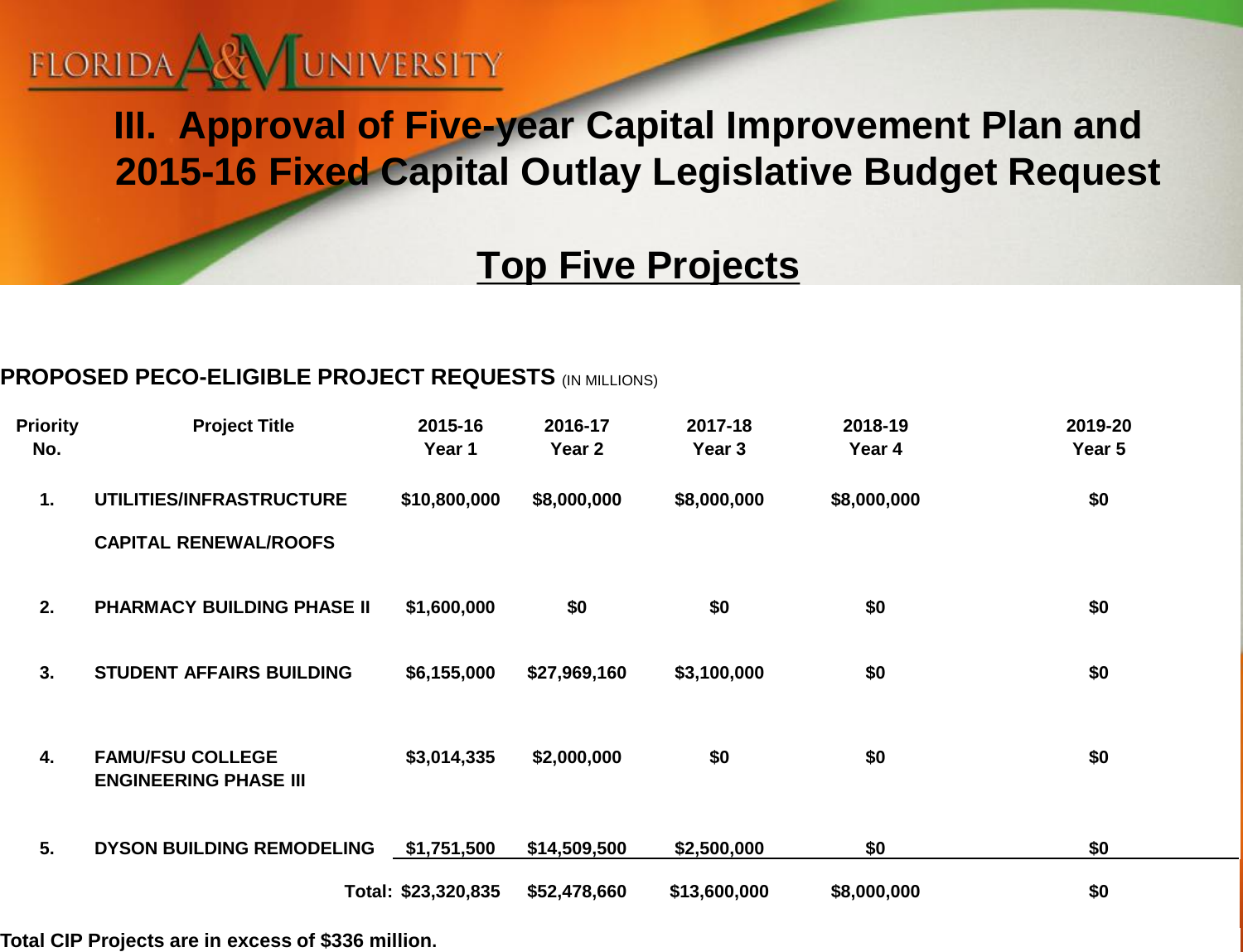

## **5- year Capital Improvement Trust Fund (CITF**)

## **CITF - PROPOSED**

(in millions)

**Priority**

| No. | <b>Project Title</b> | Year 1      | Year 2       | Year 3      | Year 4  | Year 5  |
|-----|----------------------|-------------|--------------|-------------|---------|---------|
|     |                      | 2014-15     | 2015-16      | 2016-17     | 2017-18 | 2018-19 |
| 1.  | <b>STUDENT UNION</b> | \$2,200,000 | \$23,800,000 | \$3,100,000 | \$0     | \$0     |
|     | <b>TOTAL</b>         | \$2,200,000 | \$23,800,000 | \$3,100,000 | \$0     | \$0     |